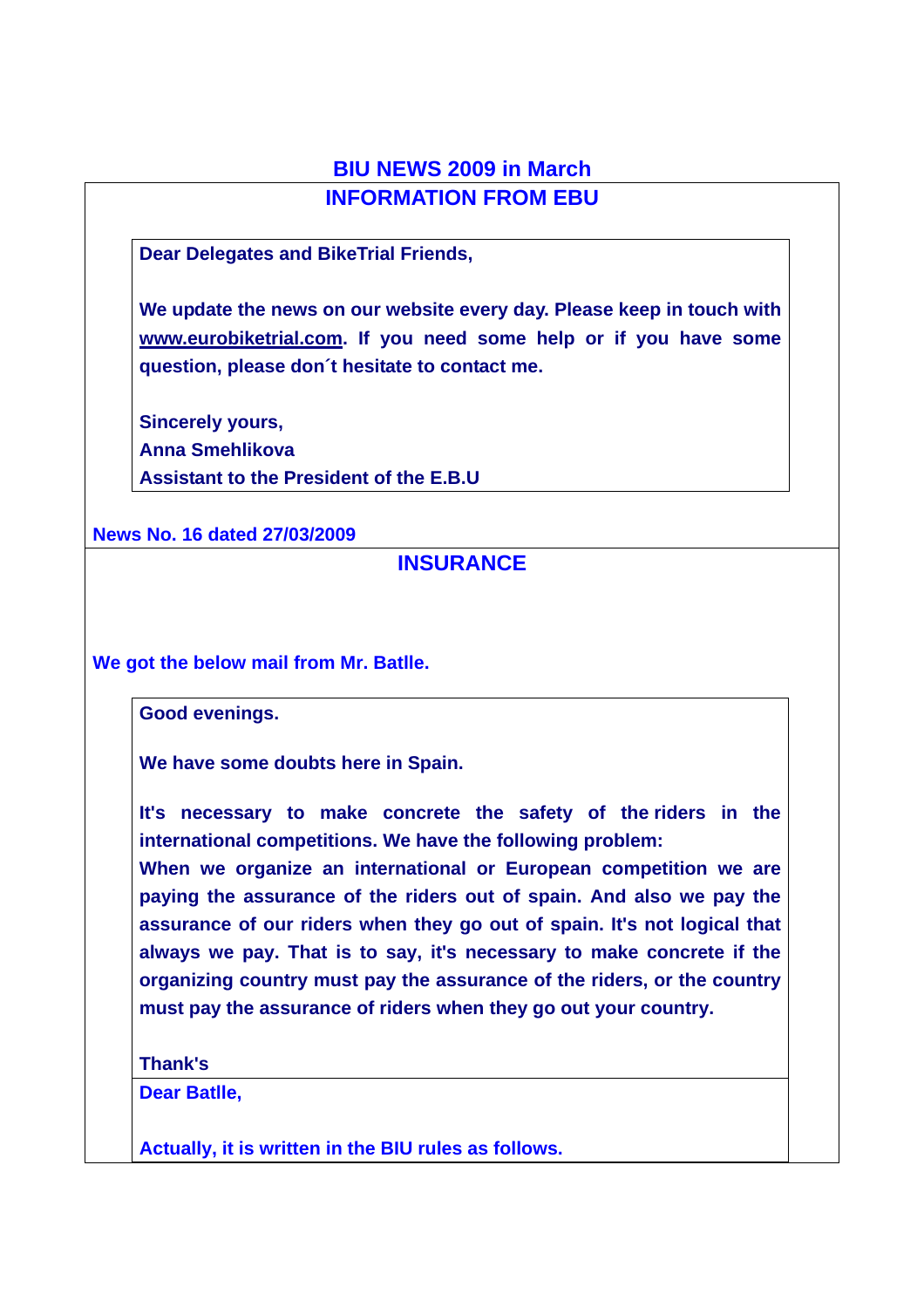**Art. 26 THE WORLD BIKETRIAL CHAMPIONSHIP "Other" No. 15. Adequate insurance coverage (damage, accident and injury) needs to be provided for riders, spectators and staff to cover any foreseen/unforeseen events that might occur.**

**Sincerely yours, Hiro** 

#### **News No. 15 dated 27/03/2009**

### **RIDING SCHOOL IN JAPAN**



**BUJ, SHIZENYAMA-TSUUSHIN (MONTHLY TRIAL MAGAZINE) and Hiroshi Hirano held a riding school in Kyoto on 22/March. The school was the first test to promote Biketrial for the people who have no trial bikes. So the bike makers (MONTY and GIANT) supporting BJU brought their test bikes and the participants (from 5 years old to 45 years old) used them for the lessons. One woman came from Tokyo about 500 km away for the school. She said "it was a lot of fun". People learnt some skills in the morning and they tried mini competition in the afternoon. Unfortunately it was raining almost all day long but no body gave up till the event over. You can check the photos by the below address.** 

**http://picasaweb.google.co.jp/shuji.mishima**

**News No. 14 dated 25/03/2009**

### **BIU INFORMATION CD**

We are glad that it arrived to you. You can use the contents for your Biketrial promotion. Dear Mr. Hiro,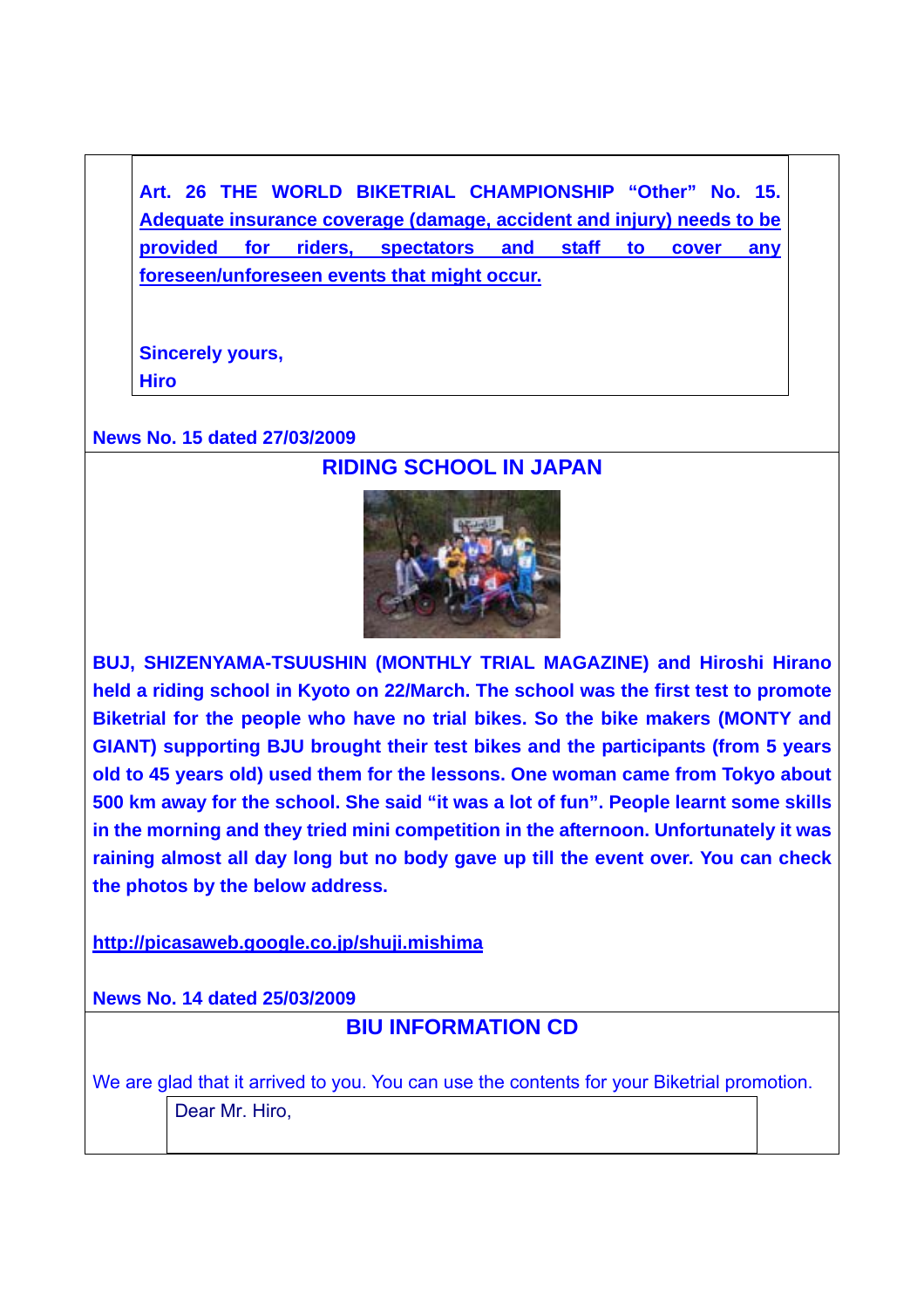Thank you for the BIU Information CD. I just received it today.

Kind regards,

**Svarul** 

Dear Hiro,

Today I received the DVD with BIU information from you. Thank you very much for this. If you agree I will publish some issues on our website (rules, information about WBC, etc.). Thank you very much.

Sincerely yours,

Anna Smehlikova

Assistant to the President F.B.U.

Dear Hiro

I have recieved the CD, thanks a lot. I have meet with Mr. Chen, he maybe organize an activity 0n 1 May for 2010 EXPO, 30 riders climb the steps of a bridge cross the Shanghai river. All is planning.

Best Regards Jason

News No. 13 dated 20/03/2009

## **SOME QUESTIONS FROM JASON FOR WBC**

The preparation of the first time WBC in China is started already and step by step it is going on.

Dear Hiro

I have some problem about section set up. The senior and junior is the same colour of red, so the sections of these 2 cetegories could be the same? If in the same section using label to indicate different way of the 2 cetegories, the same coulour maybe make confuse?

Best Regards

Jason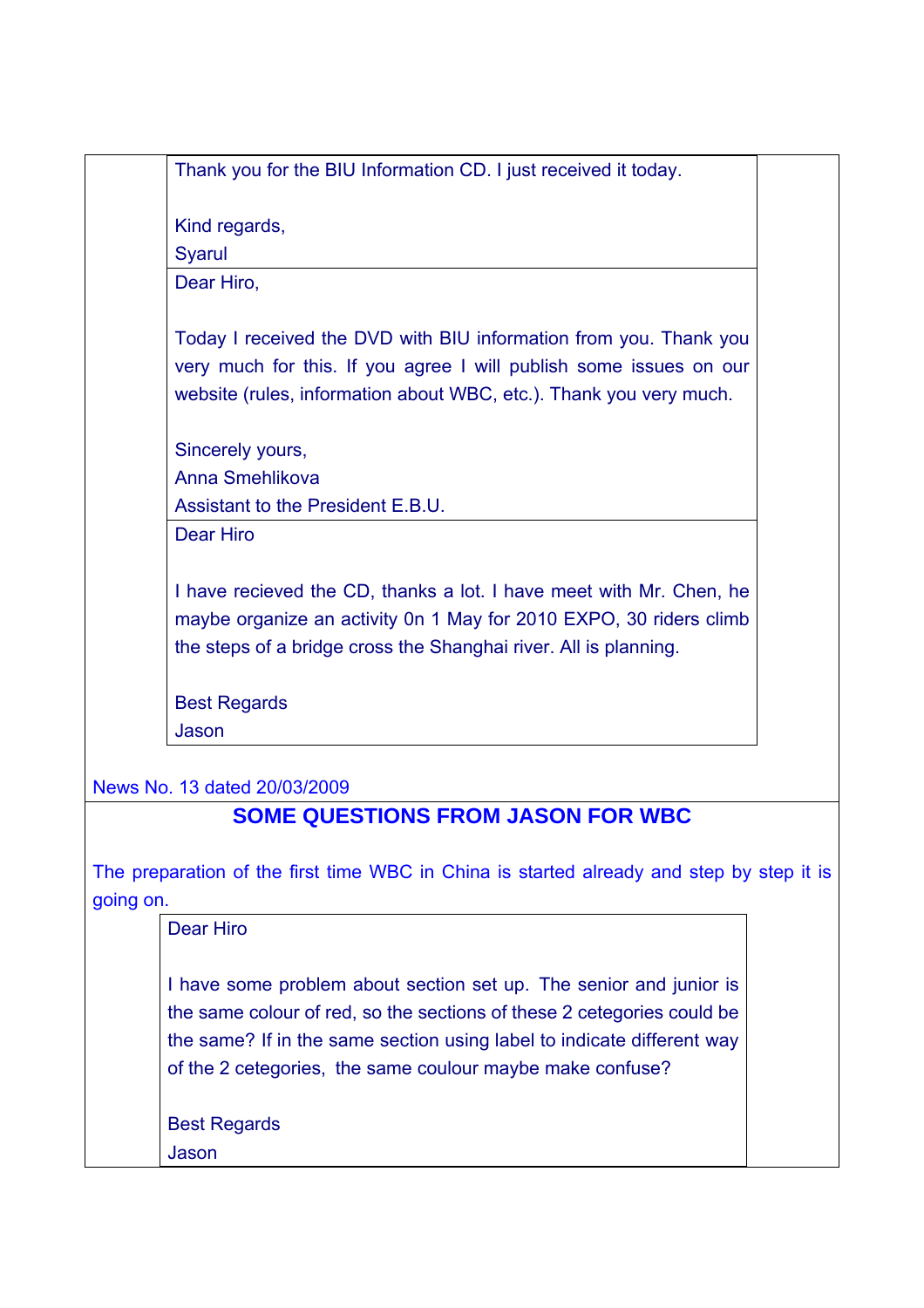Dear Jason,

The all sections of RED (JUNIOR and SENIOR) must be the same. So there will be no confused. After we changed the categories rules in 2008, it is much easier. Because before we have to always care about Cadet (15 & 16 years old). The first year in Cadet (15 years old) was not strong enough to jump from high place. Therefore from 2008, we decided to finish Cadet and set Junior from 16 years old (16, 17 and 18). And keep 15 in Minime for the safety for the age. This made planning sections easier than before. I think the best way is making about 4 sections for Junior level and 4sections for Senior, and 2 for special challenge for top level will be good balance.

Sincerely yours,

Hiro

Dear Hiro

Thank you very much for the explanation in details. 4 sections for Junior level and 4sections for Senior, and 2 for special challenge for top level could be a guide for section of red. For Minime, how do you think if make 8 or 10 section, which is better? I am preparing some file for WBC, I will send you to check after finished.

Best Regards

Jason

Dear Jason,

Sections for Minime, I think 8 are enough. This is depends up on the level of riders who made entry to the event. If there are some good riders and needed harder sections for them, we can add 1 or 2 higher level sections (max) for those riders. But adding 2 sections (as max) need more observers and staff. In the case we can decide it in the Jury. But normally it is not necessary. Sections for Minime (age 13, 14 & 15), 2 sections for 13 years old general level. 2 sections for 14 years old general level. 2 sections for 15 years old general level. And 2 challenge sections for top level will be a good balance that I can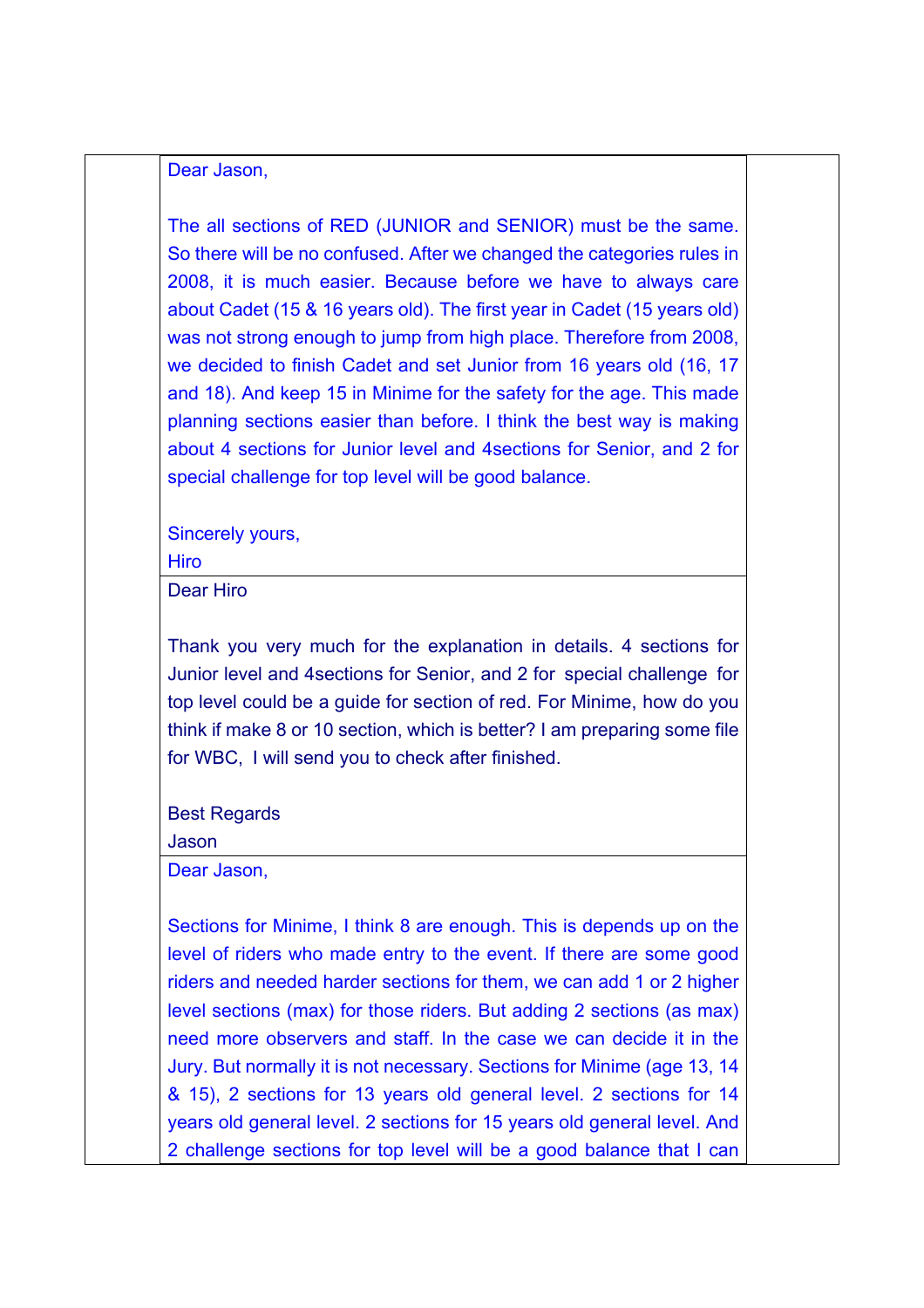recommend to the organizer. The most important thing is to make satisfy for most participants in each level. Giving all 5 makes nothing for the future of Biketrial. So need at least one 3 points to the last place. But the same time, as WBC, we should provide some challenge section to the top riders. And 1 or 2 difficult sections will be good for them.

Sincerely yours,

**Hiro** 

Dear Hiro

Thanks for your great help. I got more knowledge about sections.

Best Regads Jason

News No. 12 dated 17/03/2009

### **WBC IN SAPIN 2010**

Thanks a lot for working for WBC. We are waiting for the good news.

Hello Hiro.

I am working to obtain one place of world championship in spain for 2010. It's possible to be the date in June or September?

**Thanks** 

Dear Batlle,

The WBC should be organized during Summer vacation of the schools. And most of countries have it from late July to before September. If the organizer make WBC in June or September, most of countries cannot come to take part the event. Or students (also parents) have to ask vacation to their schools to take part. I do not think it is a good idea.

Sincerely yours,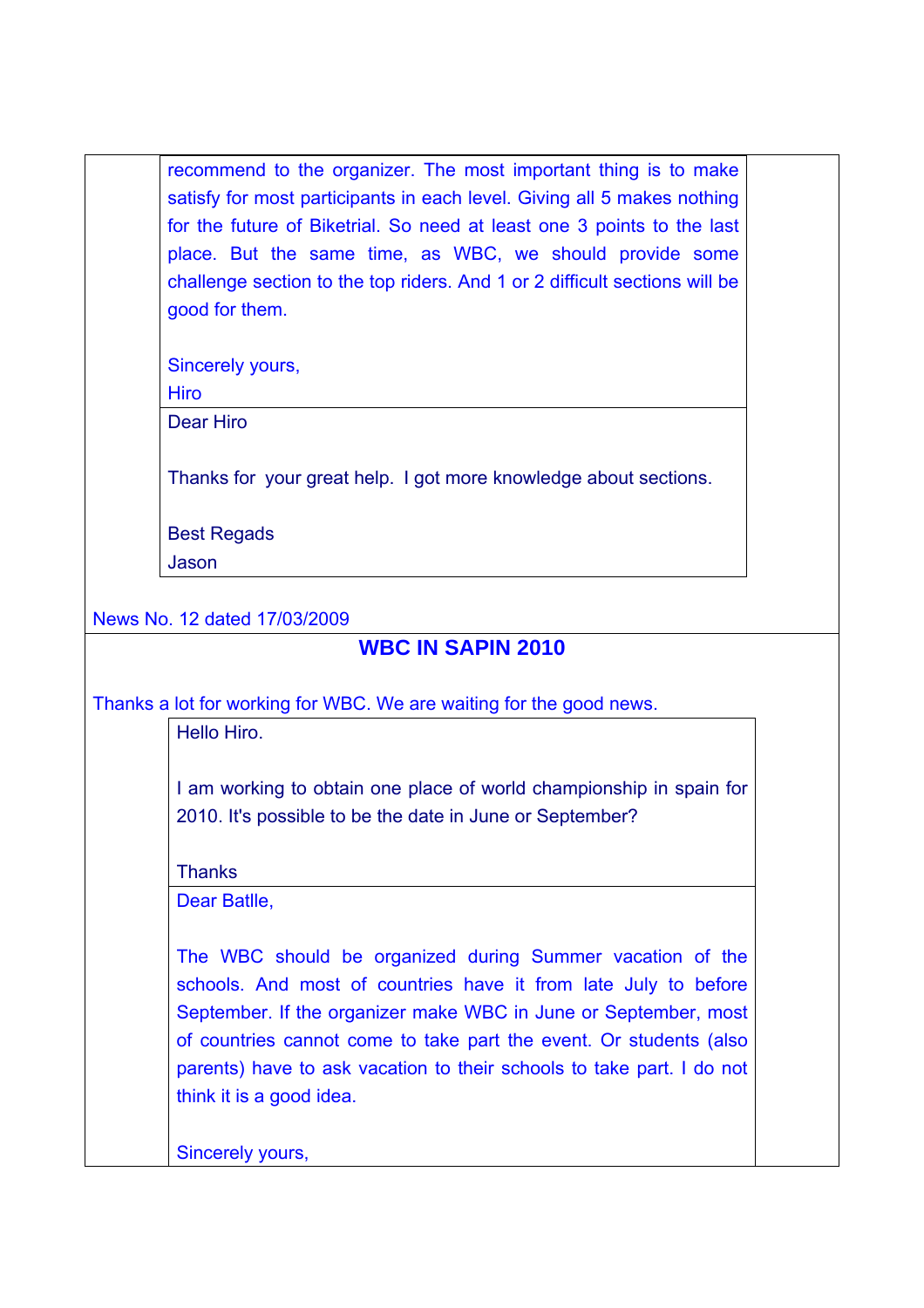**Hiro** 

News No. 11 dated 17/03/2009

## **BIU RULES 2009**

Jason found 2 mistakes in the rules. We got the information from him today. (thanks a lot for that and sorry for the mistakes). The one is "5" in the illustration (below illustration is already fix by Jason and please use it). And the other one is missing number "43" in the Item to be noted of Art. 13. Please check and change it by order.

Dear Hiro

I find the Fig. 1 of Penalization illustration in BIU riles maybe lost "5" before the "P". I have added the "5" and put the Fig. 8 to the illustration. Please check the attachment.

Best Regards

Jason

Dear Hiro

About the Art. 13 PENALIZATION in BIU rules, "The item to be noted" the No. is 36-47,lost 43.

Best Regards

Jason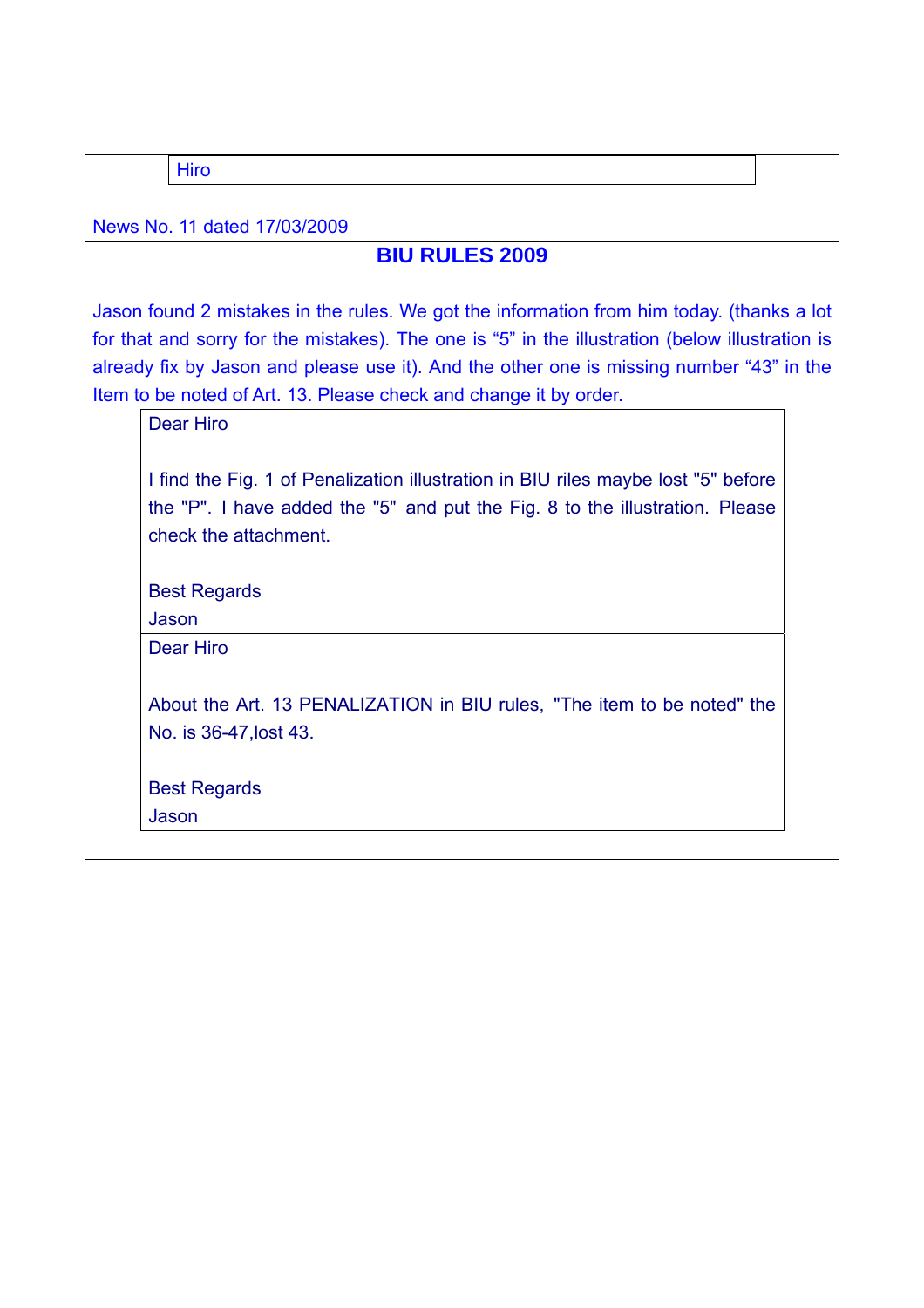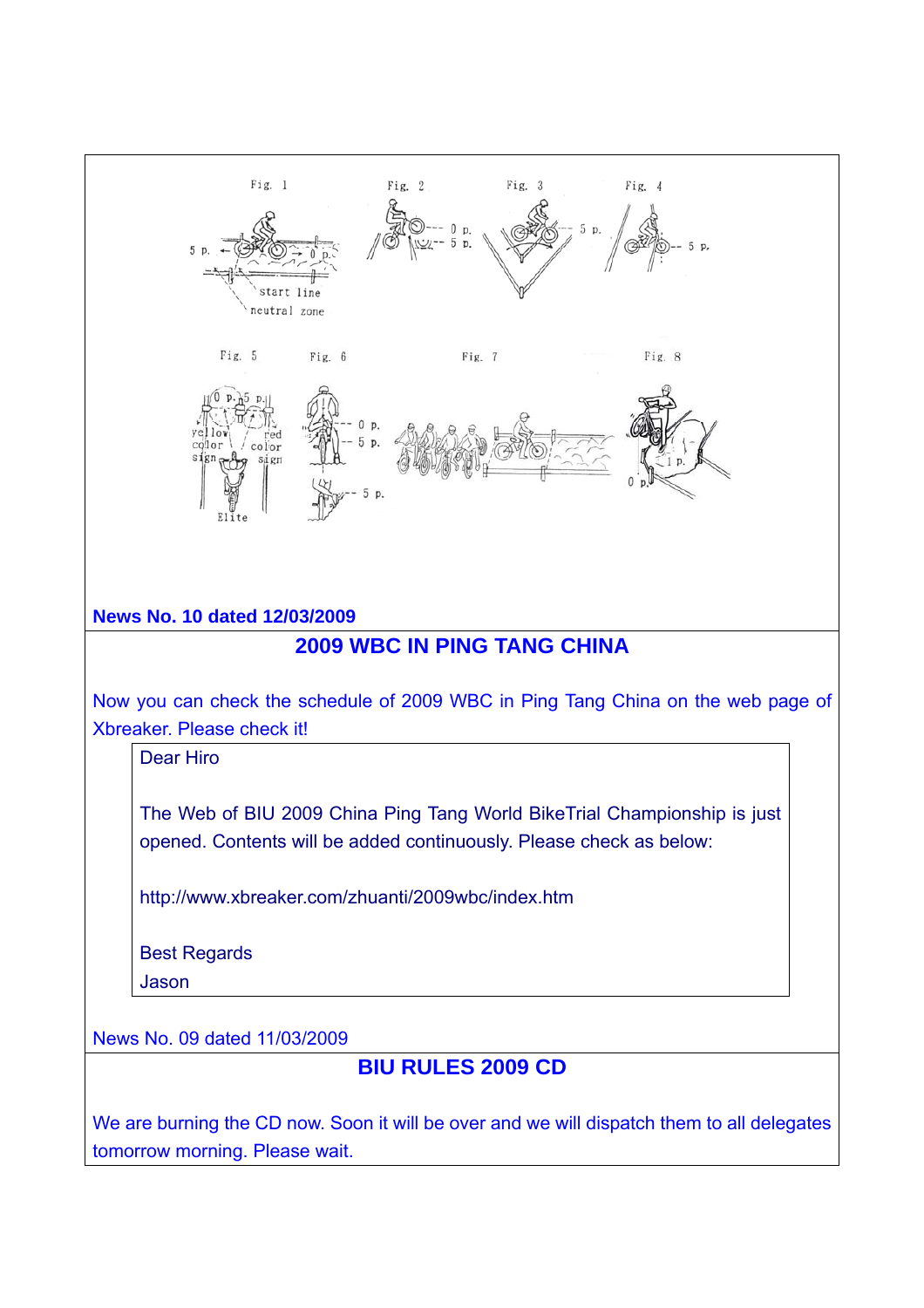|                                                                      | The contents as follows:                                         |  |  |  |  |
|----------------------------------------------------------------------|------------------------------------------------------------------|--|--|--|--|
|                                                                      | <b>BIU RULES 2009</b>                                            |  |  |  |  |
| $\overline{2}$<br>BIU NEWS BACK NUMBERS (2008/January-2009/February) |                                                                  |  |  |  |  |
| 3<br>News from delegates (a lot of photos)                           |                                                                  |  |  |  |  |
| 4                                                                    | The list of Elite 2009                                           |  |  |  |  |
| 5                                                                    | <b>World Records</b>                                             |  |  |  |  |
| 6                                                                    | Etc.                                                             |  |  |  |  |
|                                                                      | News No. 08 dated 11/03/2009                                     |  |  |  |  |
|                                                                      | <b>QUESTION FROM CHINA</b>                                       |  |  |  |  |
|                                                                      | We got a question about No. 34 of Art. 13 from Jason as follows. |  |  |  |  |
|                                                                      | Dear Hiro                                                        |  |  |  |  |

Thanks for the 09 BIU rules, I will check it. About Art.13 PENALIZATIONT, No.34 "Taking a short-cut". What Does it means? I will translate it to Chinese.

Best Regards

Jason

Dear Jason,

That means taking short cut the track. The all participants must follow the track set for the competition. They cannot make it short. There are some reasons, for safety and fair, etc..

Sincerely yours,

Hiro

Dear Hiro

Thanks for your explanation. That means the rider must follow the indicated track to go to the next section, if make a short cut will be 10.

Best Regards

Jason

Dear Jason,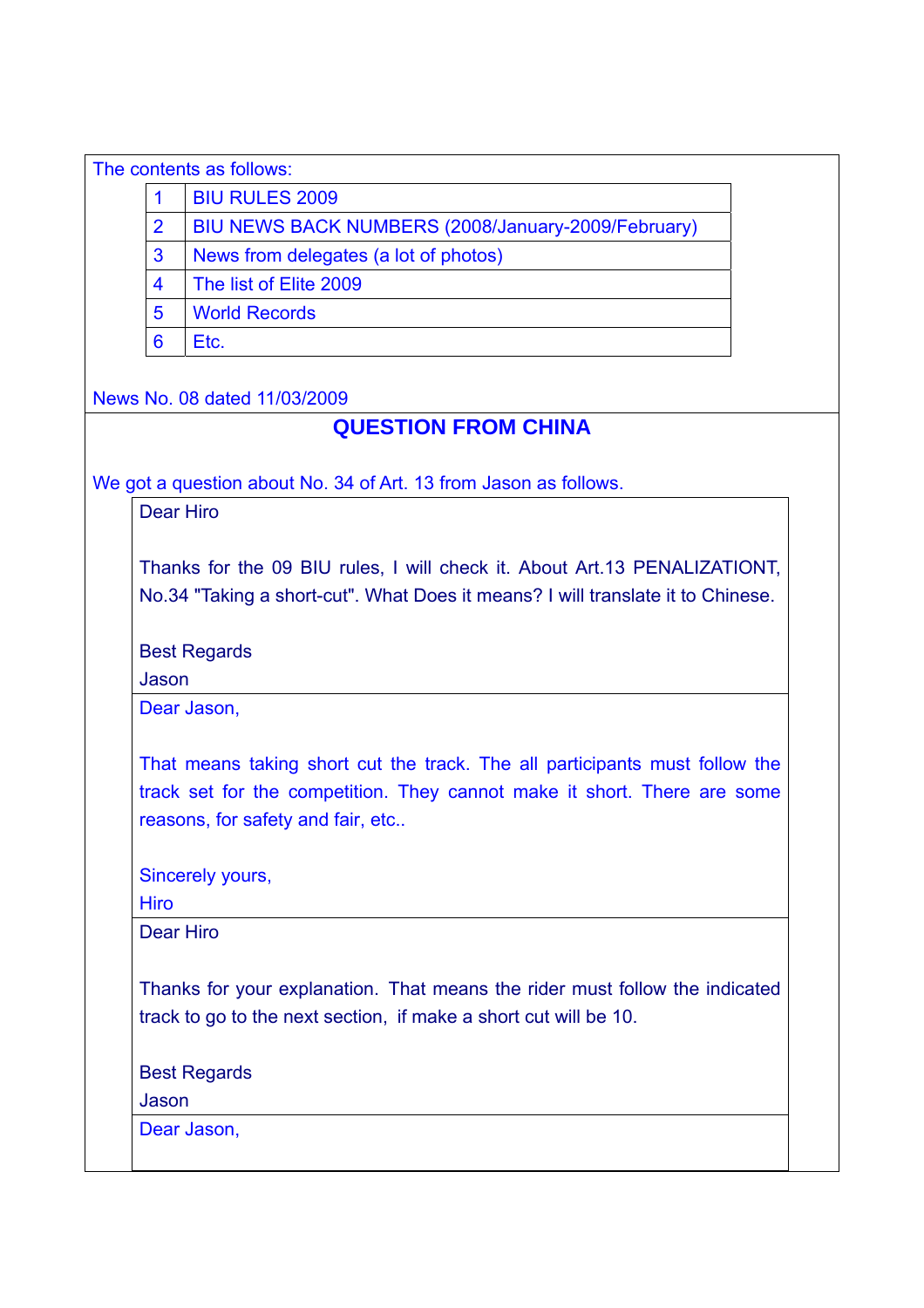The organizer should try to avoid troubles between riders and spectators on the track. For this, it should have enough space to cross in between the rider and the spectator. By some case, it should be different for both (track of riders and path of spectators). If there is a steep slope, better to make it one way for up and use other better way to down is also a good solution. Safety for all is most important for the organizers and Biketrial.

Sincerely yours,

**Hiro** 

Dear Hiro

Thank you very much for the explanation in details. So in WBC, if set a track along the sections, the rider must go along the track. If the rider found another way to save time or for other reason, he will be given penalization.

# Best Regards

Jason

For an example, when we made WBC in Spa, Belgium (I think it was 1994), On the track, there was a road and it was dangerous to cross. And there was also a tunnel down there for the water. The tunnel was not big enough for riders passing inside but it was the best solution that time. So we decided to use the tunnel instead of cross road for the safety reason. And we set the special penalty of 50 points for a short cut. During the competition, some riders crossed the road to cut the time, and they got the penalty after the competition. I think some riders got 100 points because they crossed the road twice.

News No. 07 dated 06/03/2009

# **SENDING BIU RULES 2009 BY CD**

Yesterday we sent it by mail with this news. We hope it arrived to all. We also started preparing the CD (as every year) and I will send it out from the next Monday to all delegates. Please wait!

News No. 06 dated 06/03/2009

**GUINNESS WORLD RECORDS**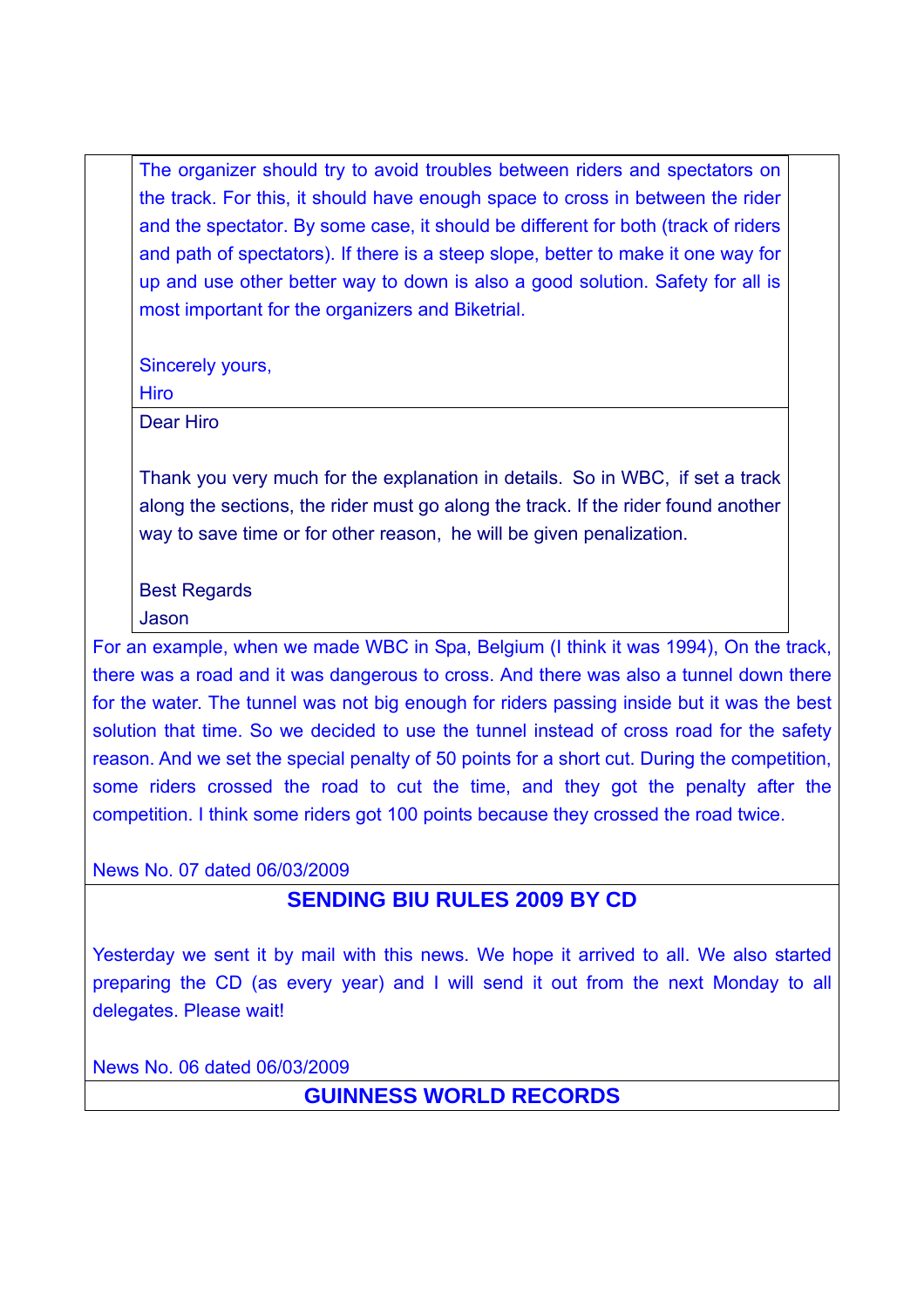|                                                                                             | INTERNATIONAL UNION                                                                                                                                                                                                                                                      | <b>RikeTrial International Union</b><br>Nead office<br>759-27 Kennonji Cho. Mar-Ken. Tau-Shi<br>514-0082 Japan<br>Tal & Fax: 000-220-2557 |  |  |
|---------------------------------------------------------------------------------------------|--------------------------------------------------------------------------------------------------------------------------------------------------------------------------------------------------------------------------------------------------------------------------|-------------------------------------------------------------------------------------------------------------------------------------------|--|--|
|                                                                                             | To: Mr. Ot Pi Isern                                                                                                                                                                                                                                                      |                                                                                                                                           |  |  |
|                                                                                             |                                                                                                                                                                                                                                                                          |                                                                                                                                           |  |  |
|                                                                                             | <b>CERTIFICATE OF RESULTS</b>                                                                                                                                                                                                                                            |                                                                                                                                           |  |  |
|                                                                                             | Biketrial International Union will prove following your results of world championships<br>by checking all records (documents, results and diplomas) from 1986 to 2008 and there<br>is nothing wrong with them.<br>Date: 05/03/2009<br>President of BIU<br>Hiroshi Hirano |                                                                                                                                           |  |  |
|                                                                                             |                                                                                                                                                                                                                                                                          |                                                                                                                                           |  |  |
|                                                                                             | RECORDS OF OT PI IN BIKETRIAL WORLD CHAMPIONSHIPS                                                                                                                                                                                                                        |                                                                                                                                           |  |  |
| No.<br>$\mathbf{1}$                                                                         | YEAR<br>CHAMPIONSHIPS<br>1986<br>UCI WORLD CHAMPIONSHIP CATEGORY CADETS                                                                                                                                                                                                  | <b>RESULTS</b><br>CHAMPION                                                                                                                |  |  |
| $\overline{2}$                                                                              | UCI WORLD CHAMPIONSHIP CATEGORY SCRATCH<br>1987                                                                                                                                                                                                                          | CHAMPION                                                                                                                                  |  |  |
| $\overline{a}$                                                                              | 1989<br>UCI WORLD CHAMPIONSHIP CATEGORY ELITE                                                                                                                                                                                                                            | CHAMPION                                                                                                                                  |  |  |
| $\blacktriangle$                                                                            | 1990<br>UCI WORLD CHAMPIONSHIP CATEGORY ELITE                                                                                                                                                                                                                            | CHAMPION                                                                                                                                  |  |  |
| 5                                                                                           | 1991<br>UCI WORLD CHAMPIONSHIP CATEGORY ELITE                                                                                                                                                                                                                            | CHAMPION                                                                                                                                  |  |  |
| i 6                                                                                         | BIU WORLD CHAMPIONSHIP CATEGORY EXPERT<br>1992                                                                                                                                                                                                                           | CHAMPION                                                                                                                                  |  |  |
| $\tau$                                                                                      | 1992<br>BIU WORLD CHAMPIONSHIP CATEGORY ELITE                                                                                                                                                                                                                            | CHAMPION                                                                                                                                  |  |  |
| ×                                                                                           | 1993<br>BIU WORLD CHAMPIONSHIP CATEGORY MASTER                                                                                                                                                                                                                           | CHAMPION                                                                                                                                  |  |  |
| $\theta$                                                                                    | BIU WORLD CHAMPIONSHIP CATEGORY ELITE<br>1993                                                                                                                                                                                                                            | CHAMPION                                                                                                                                  |  |  |
| 10                                                                                          | BIU WORLD CHAMPIONSHIP CATEGORY MASTER<br>1994                                                                                                                                                                                                                           | CHAMPION                                                                                                                                  |  |  |
| 11                                                                                          | 1995<br>BIU WORLD CHAMPIONSHIP CATEGORY MASTER                                                                                                                                                                                                                           | CHAMPION                                                                                                                                  |  |  |
| 12                                                                                          | 2000<br>BIU WORLD CHAMPIONSHIP CATEGORY MASTER                                                                                                                                                                                                                           | CHAMPION                                                                                                                                  |  |  |
|                                                                                             |                                                                                                                                                                                                                                                                          |                                                                                                                                           |  |  |
| Now Ot Pi is trying to get one more world record of Guinness as "the most world champion    |                                                                                                                                                                                                                                                                          |                                                                                                                                           |  |  |
|                                                                                             |                                                                                                                                                                                                                                                                          |                                                                                                                                           |  |  |
| in Trial". He got 12 times world champion (5 times in UCI and 7 times in BIU) since 1986 to |                                                                                                                                                                                                                                                                          |                                                                                                                                           |  |  |
| 2000. We issued the certificate for him and hoping his success to get one more title in     |                                                                                                                                                                                                                                                                          |                                                                                                                                           |  |  |

Guinness World Records.

News No. 05 dated 05/03/2009

# **BIU RULES 2009**

We finished modifying the international technical rules for 2009 (Mod. 018) just today according to the decision we made up in the last November and we will send it to all delegates with this news. Please check the attached file. We also send it by CD to all delegates soon.

News No. 04 dated 05/03/2009

## **IDEAS FROM LATVIA**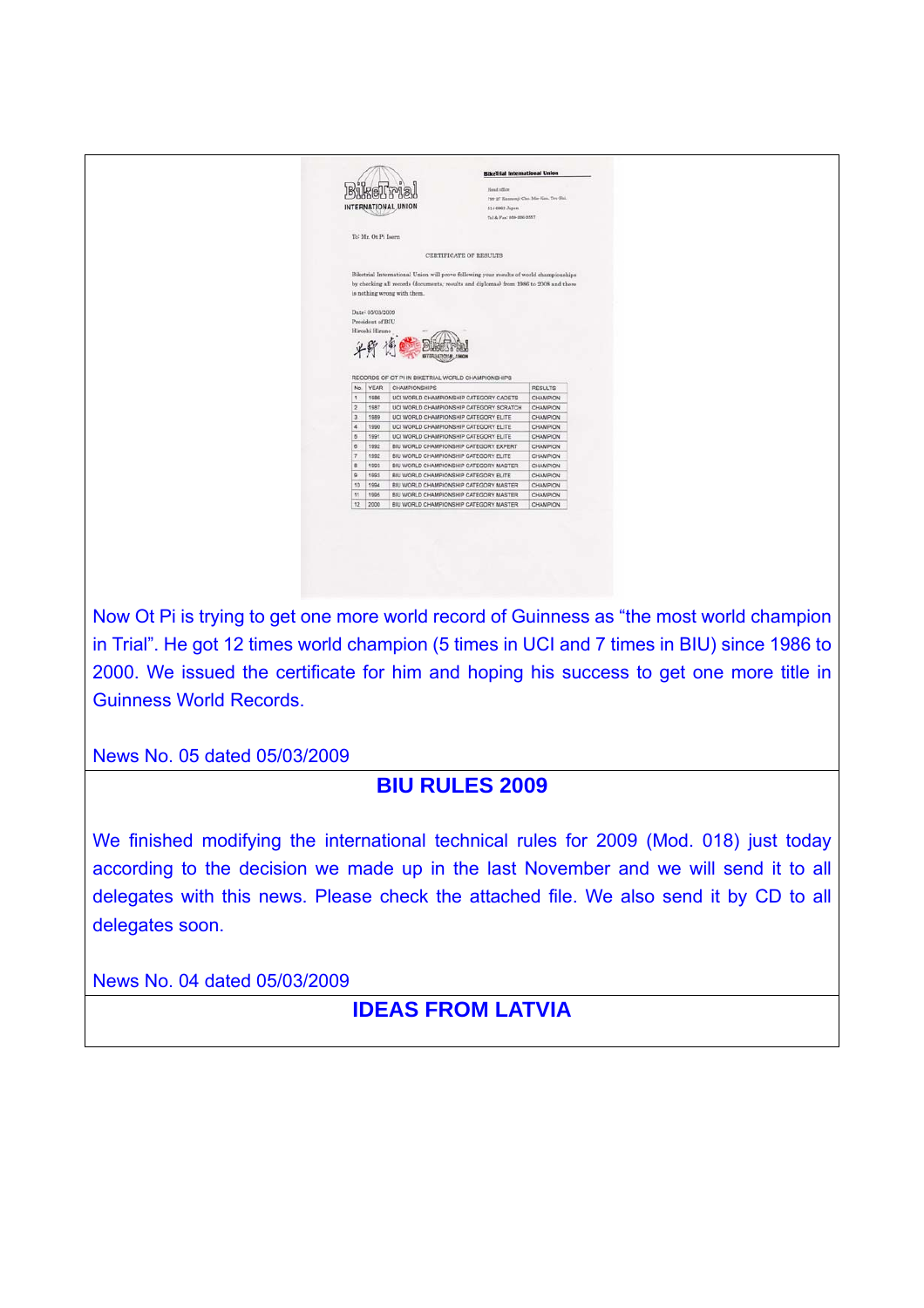

We got a very interesting mail from Kristaps (Biketrial Latvia) for Biketrial riding school. I am sure this will help making curriculum of riding schools in many countries. Thanks!

### Hello everybody!

As some of You already know - my father and I within approximately five years have developed riding levels for participants of trial school. With this e-mail I would like to share our experience. I get lot of question why this all is done. Reason is only one – to have motivation of riders who are attending our trials school.

See attached exercises of 1st and 2nd levels. In preparation is level nr 3 with 14 exercises. But at the moment it is not finished for 100%.

Benefits of system - keep motivating participants of trial school - ability to compare results - growth of skills

Here is link to discussion forum where also are posted level exercises. http://www.karters.lv/forum/index.php?showtopic=664

**Notes** 

Balancing board:

http://www.guyfletcher.co.uk/images/H%20Tube%20Stance.JPG

Kristaps Skudra Triāla kluba "KARTERS" prezidents Tālrunis: 00 371 29454272 Skype: kripsis\_kripsis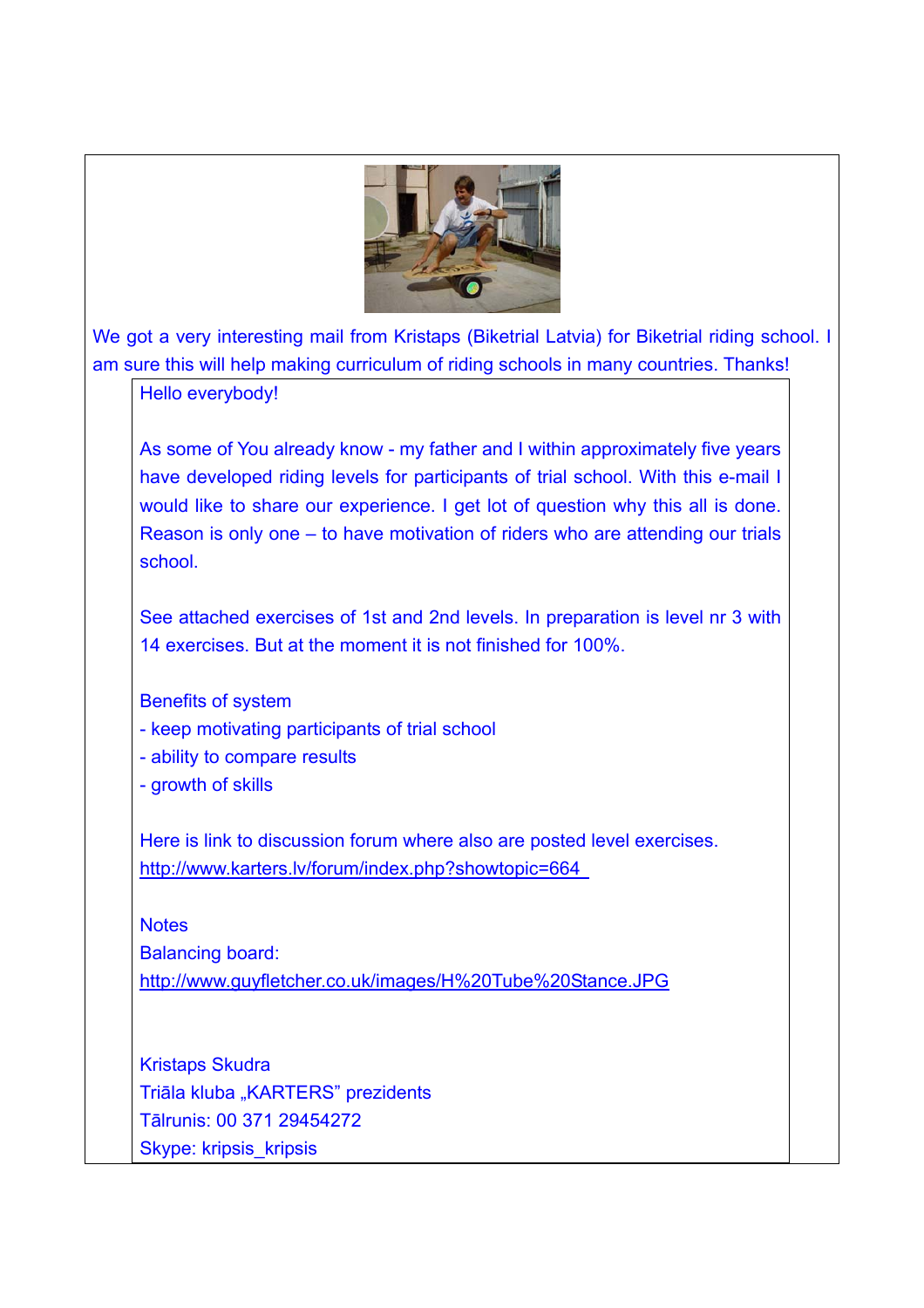www.karters.lv

News No. 03 dated 03/03/2009

# **WORLD INDOOR CUP IN SPAIN**

After we sent our event calendar to Mr. Batlle, we got answer from him and knew that the world indoor cup in Trragona will be not organized. We have no information till we got this news from him. Following is the correspondences of us.

Thank you very much Hiro.

We had the doubt for being on Thursday and Friday. I said to you that CAN NOT organise the world cup indoor in tarragona on July 5 these year, only spain indoor cup elite.

Thank's!

I have no official information about World cup in Tarragona till I got your mail this time. Is that official decision?

Sincerely yours,

**Hiro** 

I said these because you put it in the mail as international event. The official decision is that is not done in Tarragona.

**Thanks** 

So up to now, following is the all of our international events this year.

| Event                        | Country                   | <b>Date</b>  |
|------------------------------|---------------------------|--------------|
| <b>WORLD CHAMPIONSHIP</b>    | <b>CHINA/PING TANG</b>    | 27-28/AUGUST |
| <b>WORLD INDOOR CUP</b>      | <b>CANCELLED</b>          | 05/JULY/2009 |
| <b>EUROPEAN CHAMPIONSHIP</b> | <b>SPAIN/L'SCALA</b>      | 30-31/MAY    |
| <b>NORTH AMERICAN</b>        | <b>CANADA/VANCOUVER</b>   | 8-9/AUGUST   |
| <b>CHAMPIONSHIP</b>          | <b>CPTA</b>               |              |
| <b>EUROPEAN CUP</b>          | <b>CZECH/BREZOVA</b>      | 09/MAY       |
|                              | <b>ITALY/DARFO BOARIO</b> | 28/JUNE      |
|                              | <b>TERME</b>              |              |
|                              | <b>UK/HOOK WOODS</b>      | 20/SEPTEMBER |

News No. 02 dated 03/03/2009